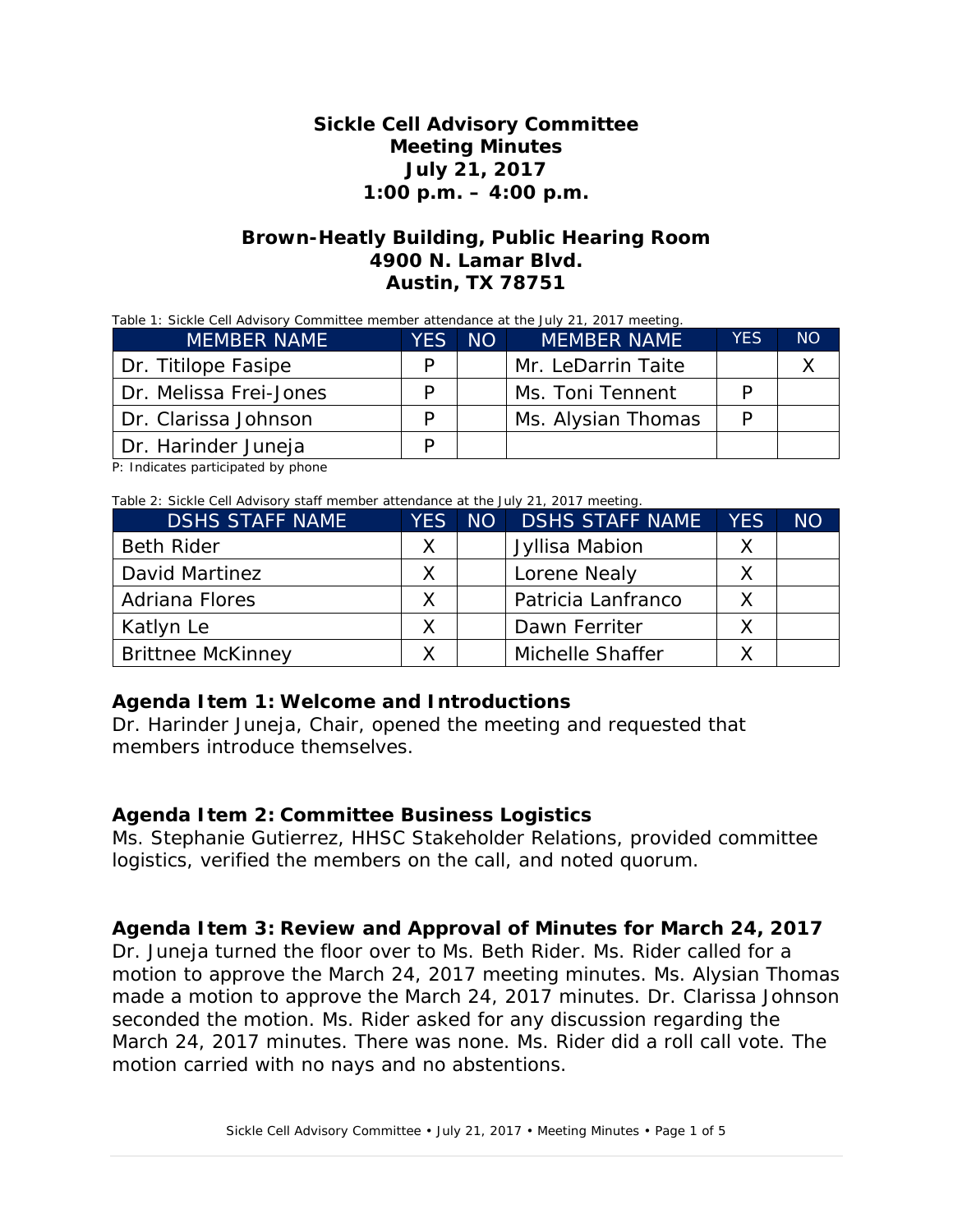**Agenda Item 4: Texas Syndromic Surveillance System Presentation** Dr. Juneja, introduced and turned the floor over to Ms. Jyllisa Mabion, Epidemiologist II, Regional and Local Health Services. Ms. Mabion referenced the PowerPoint and handout titled, *Texas Syndromic Surveillance System (TxS2)*.

Ms. Mabion informed the Committee of what the TxS2 is and the basic functions of the system. Although Texas has no legislative mandate that requires reporting to a syndromic surveillance system, DSHS has authority to operate the TxS2 under Chapter 81 of the Health and Safety Code. Ms. Mabion also provided information of the Governance Structure and Technological Infrastructure. Ms. Mabion discussed how the system is useful for public health officials as it is a web-based system used to monitor disease trends. The system is also useful for hospitals as it may be integrated into existing Emergency Room tracking or infection control procedures. Ms. Mabion reviewed the timeline for implementation, which includes implementation in the Tarrant County Public Health System, and Houston Health Department system.

## **Agenda Item 5: Community Health Workers Presentation**

Dr. Juneja introduced and turned the floor over to Ms. Adriana Flores, Program Coordinator Department of State Health Services. Ms. Flores referenced the PowerPoint and handout titled, *Community Health Workers (CHW)*.

Ms. Flores provided background information on what a CHW is and what their function is in the community. Ms. Flores also informed the Committee of the Community Health Worker Advisory Committee and invited members of the Sickle Cell Advisory Committee to attend since it is an open meeting.

The Committee discussed the impact of the education provided by CHWs as well as the Sickle Cell Disease and Trait training module, Texas Health Steps, which is undergoing recertification.

**ACTION**: The State will provide stats on how many times the Sickle Cell training module is used, including provider type.

Ms. Flores stated that training is region focused. And currently, there is collaboration with the Office of Border Services where employees are certified to train CHWs.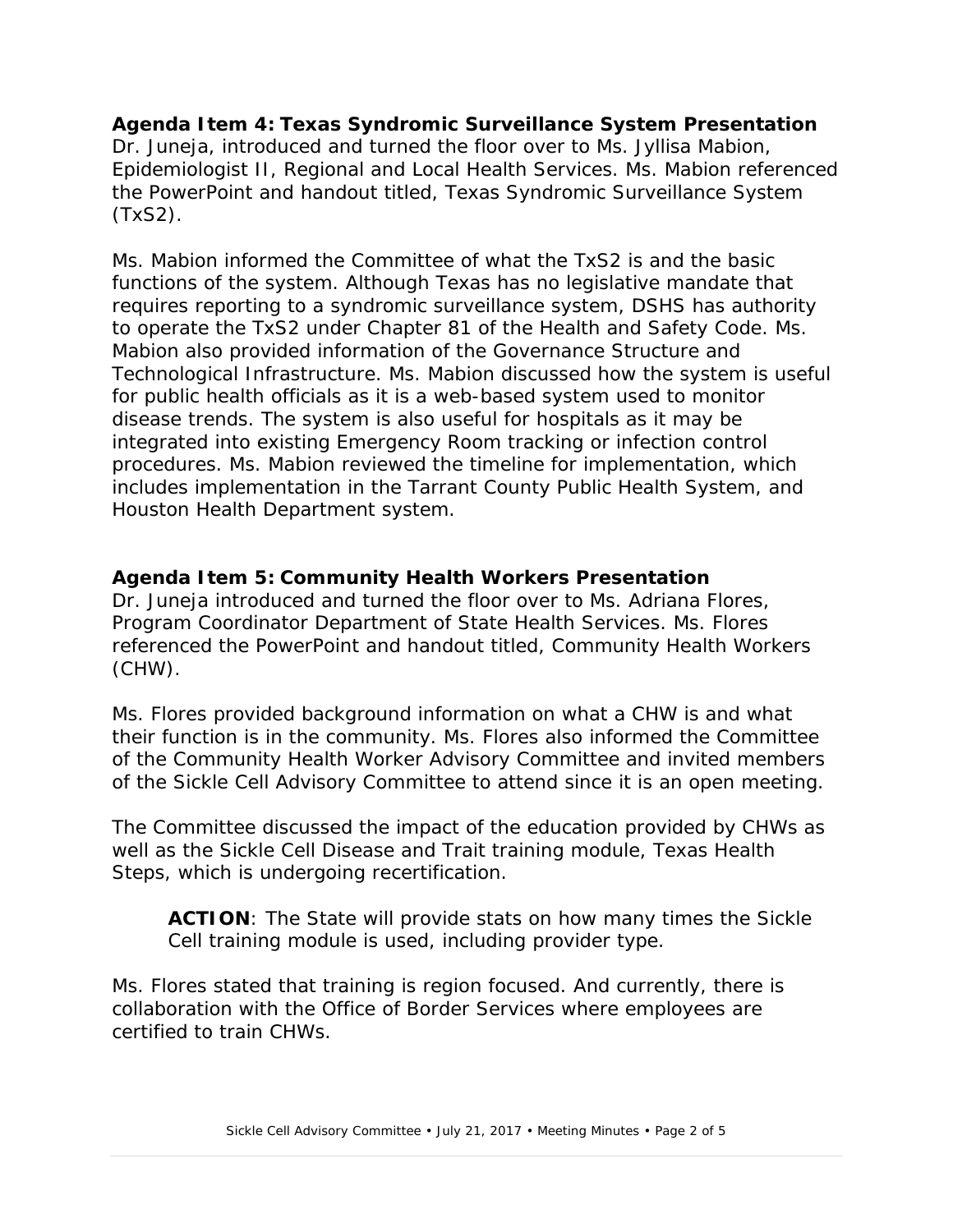Ms. Flores stated there are currently 39 training programs and referred the Committee to the 2016 Annual Report on the DSHS website that houses the list of training programs and their location.

**ACTION**: The State will provide information to the Committee regarding how many of these programs offer training on Sickle Cell Disease. Ms. Flores stated she will contact the programs directly to inquire.

Ms. Flores stated that some programs collaborate at conferences but there is also a shareable curriculum list of training materials that programs have agreed to share in effort to reduce redundancy. Ms. Flores informed the Committee of the requirement that training materials have to be submitted through a certified training program.

# **Agenda Item 6: Committee Assignment Status- DSHS Website Revision Toolkit**

Dr. Juneja introduced and turned the floor over to Dr. Titilope Fasipe. Dr. Fasipe referenced the PowerPoint and the handout titled, *Sickle Cell Disease*. Dr. Fasipe reviewed the changes that were made to the document, *Sickle Cell Disease*, with the Committee.

**ACTION ITEM**: The State will distribute the updated document to the Committee members after Dr. Fasipe submits the revisions to Ms. Rider.

**ACTION ITEM**: The State will compile feedback about the updated document from committee members.

Dr. Fasipe turned the floor over to Ms. Toni Tennent. Ms. Tennent explained the Sickle Cell Trait Toolkit referencing the PowerPoint and handout titled, *Sickle Cell Disease and Sickle Cell Trait Toolkit*. The Committee discussed availability of the Toolkit on the website and in other areas as a resource. The Committee has agreed that the Toolkit will be included in the recommendation to the Executive Commissioner.

# **Agenda Item 7: Health and Human Services Executive Commissioner Authority for Committee Recommendations**

Dr. Juneja turned the floor over to Mr. David Martinez. Mr. Martinez informed the Committee that the Executive Commissioner has the authority to continue the Committee if he chooses to do so based on the Committee's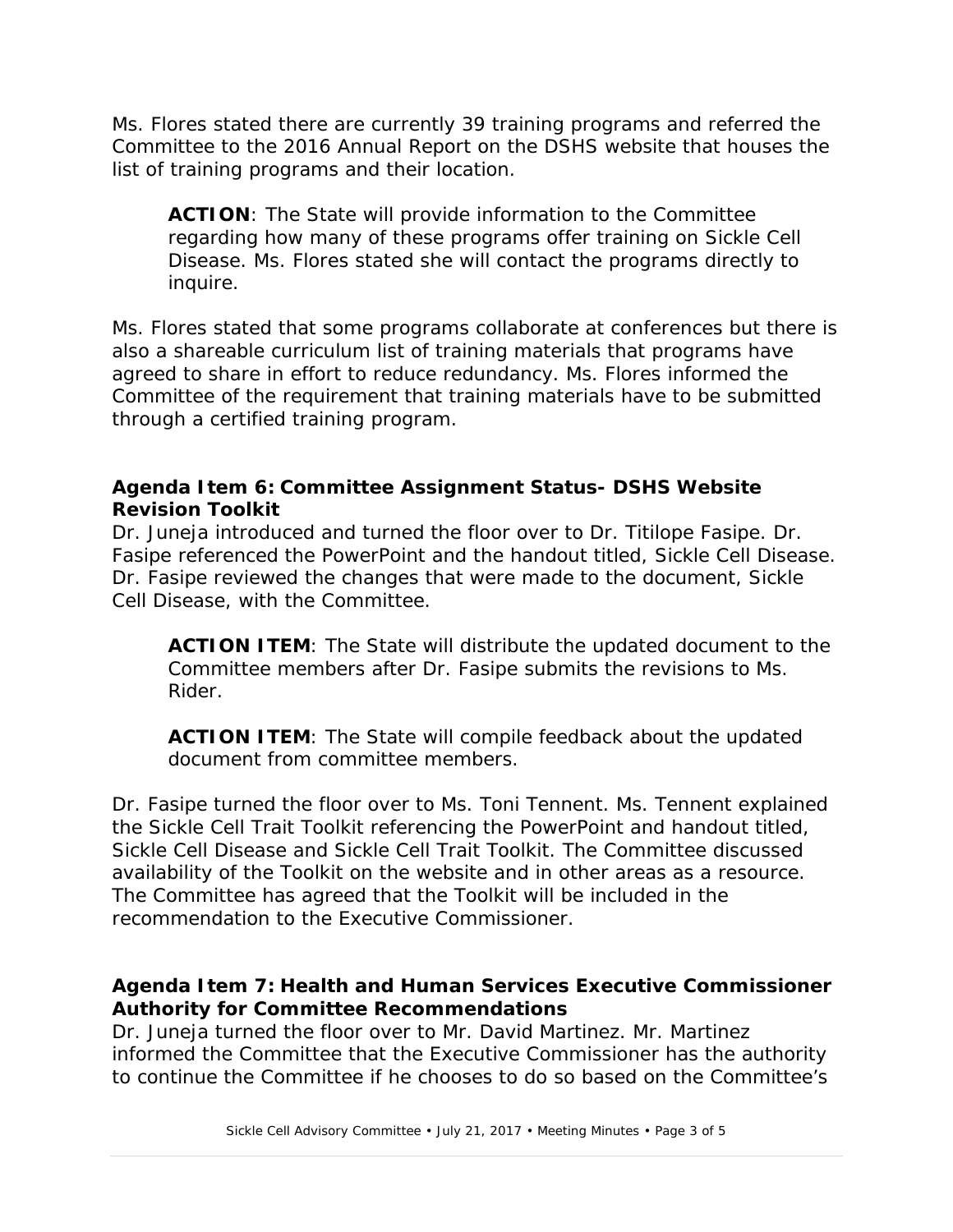recommendations. However, the rule making process takes approximately a year to change the language and implement a new end date. Mr. Martinez suggested to the Committee that rather than make a recommendation to extend the Committee, the Committee could make a case in the annual report of the need for an extension.

### **Agenda Item 8: Committee Annual Report**

Mr. Martinez referred to Ms. Rider for details regarding the annual report. Ms. Rider informed the Committee that the annual report is due December 1, 2017. Ms. Rider stated that November is the next conference call meeting.

Ms. Rider stated that HHSC staff on advisory committees and those involved with legislative reports are developing an annual report template. Mr. Martinez requested that the Committee draft a report for the November meeting and be prepared to vote on a final draft at that meeting.

The Committee accepted volunteers to form a small workgroup to draft the report for the November conference call meeting. The small workgroup consists of:

- 1. Dr. Melissa Frei-Jones
- 2. Ms. Alysian Thomas
- 3. Dr. Harinder Juneja

Dr. Frei-Jones made a motion for the development of a small workgroup that includes, Dr. Frei-Jones, Ms. Thomas, and Dr. Juneja, to create a draft report. Ms. Tennent seconded the motion. A roll call vote was taken. The motion carried with no nays and no abstentions.

#### **Agenda Item 9: New Business**

Dr. Juneja informed the Committee that he has set up a meeting with Rice University staff in marketing to discuss how to disseminate information.

## **Agenda Item 10: Public Comment**

There was no public comment.